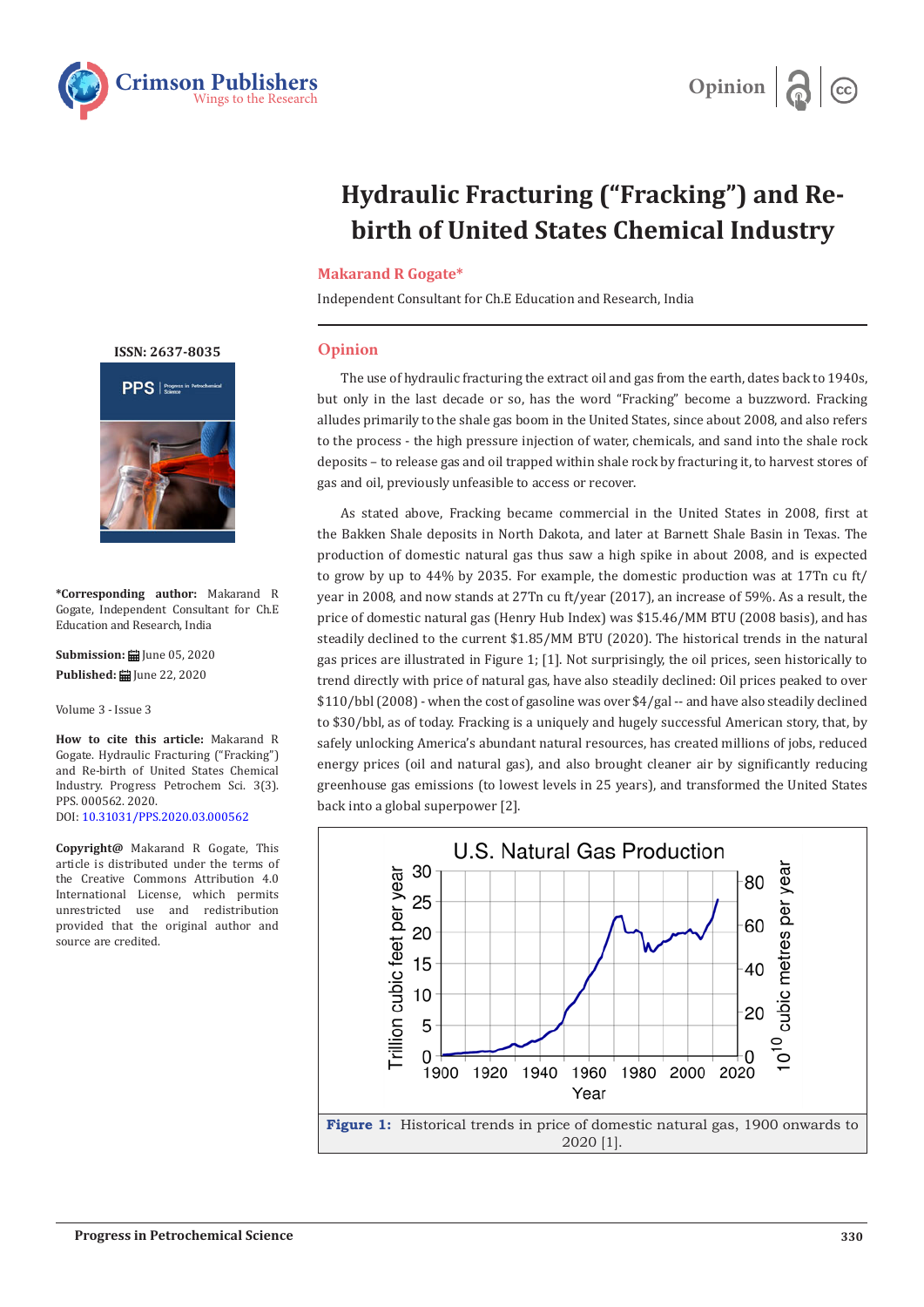The global chemical industry is heavily dependent on stable and inexpensive sources of fossil fuel feedstock, such as crude oil and natural gas. However, increasing utilization and exploitation of crude oil in the 1980s and 1990s, fueled by cheap prices and plentiful supply, led to eventual price instability, and supply chain issues. Consequently, the United States chemical industry was in decline in the late 1990s and early 2000s. Many chemical producers were thus faced with either using syngas as a chemical feedstock - a mixture of CO,  $CO_{2'}$  and  $H_{2'}$  from domestic coal, biomass, and natural gas, or disassemble existing chemical plants and facilities altogether and relocate them outside of the United States.

As discussed above, a major technological breakthrough, called as "Hydraulic Fracturing", or, "Fracking", for short, occurred in about 2008, which made possible the very economical recovery of natural gas and gas liquids associated with high amounts of shale oil deposits in the United States. The shale gas boom, as it is commonly called now, led to gigantic increases in the production/ recovery of both natural gas and gas liquids in the United States. This has clearly led to a "rebirth" of the U.S. chemical industry, and the business of industrial chemistry is growing, with a very rosy outlook to the future.

It is a very opportune time now for the U.S chemical industry, and clearly behooves on us to develop cost-effective process alternatives, due to the strong interest and economic incentives of shale gas. Currently, the catalytic upgrading of methane to valueadded chemicals proceeds via the indirect liquefaction route. The resulting syngas is then converted into a host of chemicals and chemical feedstocks, including methanol, ethanol, higher alcohols, light olefins, acrylonitrile, ethylene oxide, propylene oxide, 1,3 butadiene, etc. However, the steam reforming of natural gas is a strongly endothermic and an energy-intensive process, and requires a large energy input. The traditional thrust has therefore been to find process alternatives to steam reforming, or to use syngas from coal gasification as an alternative. Two approaches for the indirect conversion of methane into liquid hydrocarbons are now practiced on an industrial scale: methanol-to-gasoline (MTG) process and Fischer-Tropsch (FT) synthesis [3-8]. It is imperative at this time to enable transformational thinking and pursue transformational discoveries in methane functionalization, towards direct conversion of methane to value-added chemicals. Figure 2 shows the various approaches and pathways for the direct conversion of methane and ethane to value-added chemicals.



As stated above, the plentiful availability of the low-cost natural gas feedstock allows a transformational opportunity to lower the C footprint of the chemical industry. Methane (CH $_{4}$ ) has the highest H:C ratio of any fuel, and the highest calorific value, but from a chemical standpoint, the linear single C-H bonds in a perfectly tetrahedral symmetry in methane have a very high bond strength (over 440kJ/ mol) and are very difficult to break. Because it a saturated linear hydrocarbon, it is very difficult to activate the C-H bonds, except in very harsh environments, such as very high temperatures (>1100 K), highly oxidative conditions, or highly acidic/alkaline ones. For

these reasons, the direct and selective conversion of methane to higher-value chemicals is often considered to be the "Holy Grail" of experimental/theoretical research in heterogeneous catalysis and catalytic chemistry. Despite these difficulties and the chemical recalcitrance of methane, several pioneering technologies for direct catalytic upgrading of methane have been developed. This bodes very well for the United States economy for the foreseeable future. We consider 2 such promising technologies in the following discussion.